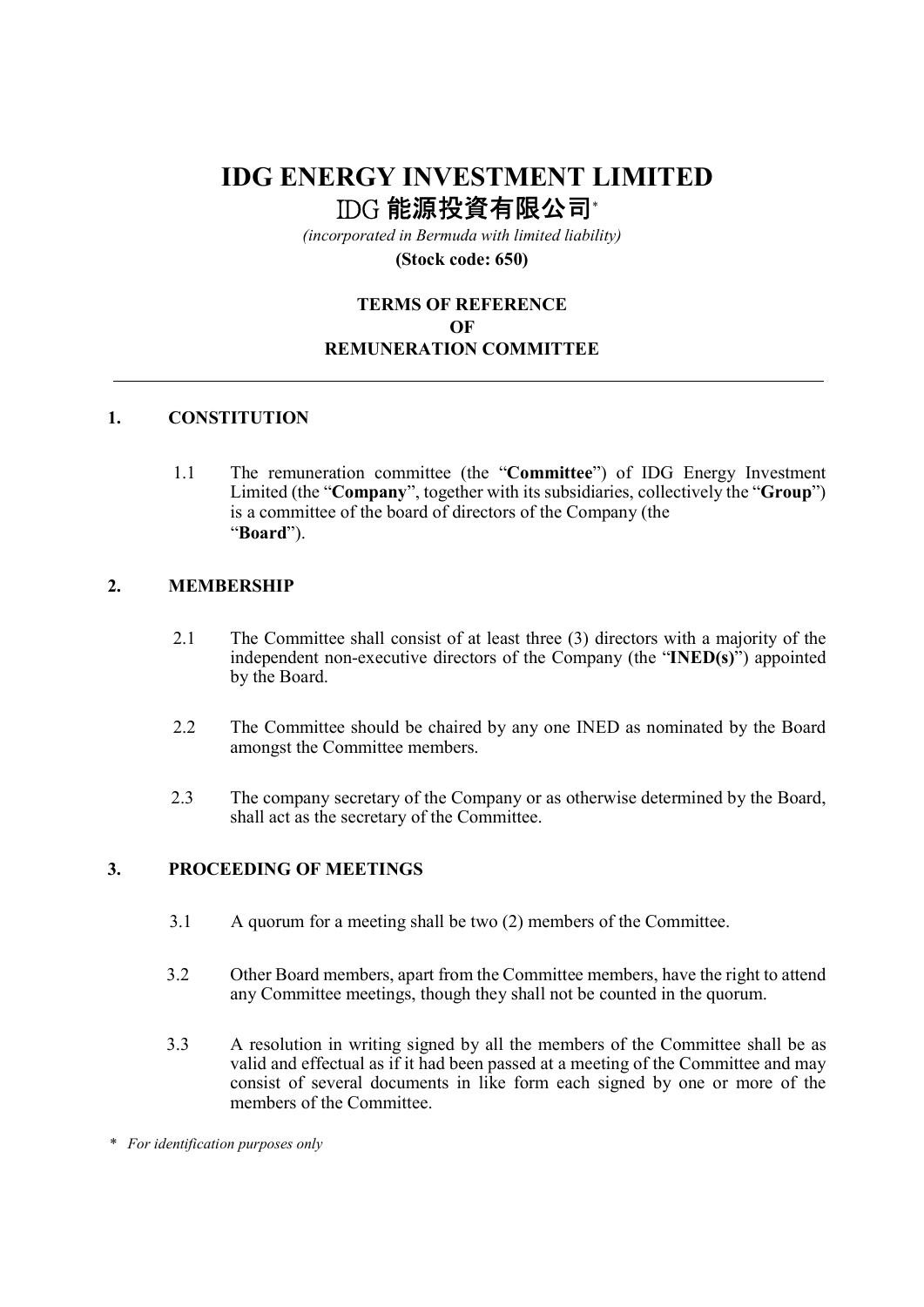3.4 Proceedings of meetings of the Committee shall be governed by the provisions of the bye-laws of the Company.

## 4. FREQUENCY OF MEETINGS

4.1 The Committee shall meet at least once every year and the Board or the Committee members may call any meetings at any time when necessary.

## 5. AUTHORITY

- 5.1 The Committee is authorized by the Board to seek any necessary information which is within the Committee's scope of duties from the employees.
- 5.2 The Committee shall be provided with sufficient resources to perform its duties and is authorized by the Board to obtain outside independent professional advice, and to secure the attendance of outsiders with relevant experience and expertise if it considers necessary.
- 5.3 The Committee shall be provided with adequate information in a timely manner to enable the Remuneration Committee to make informed decision.
- 5.4 The Committee is authorized to do any such things to enable the Committee to properly perform its powers and functions.

#### 6. DUTIES, ROLES AND FUNCTIONS

- (a) to make recommendations to the Board on the Company's policy and structure for all directors' and senior management remuneration and on the establishment of a formal and transparent procedure for developing remuneration policy;
- (b) to review and approve the management's remuneration proposals with reference to the Board's corporate goals and objectives;
- (c) to make recommendations to the Board on the remuneration packages of individual executive directors and senior management. This should include benefits in kind, pension rights and compensation payments, including any compensation payable for loss or termination of their office or appointment;
- (d) to make recommendations to the Board on the remuneration of non-executive directors;